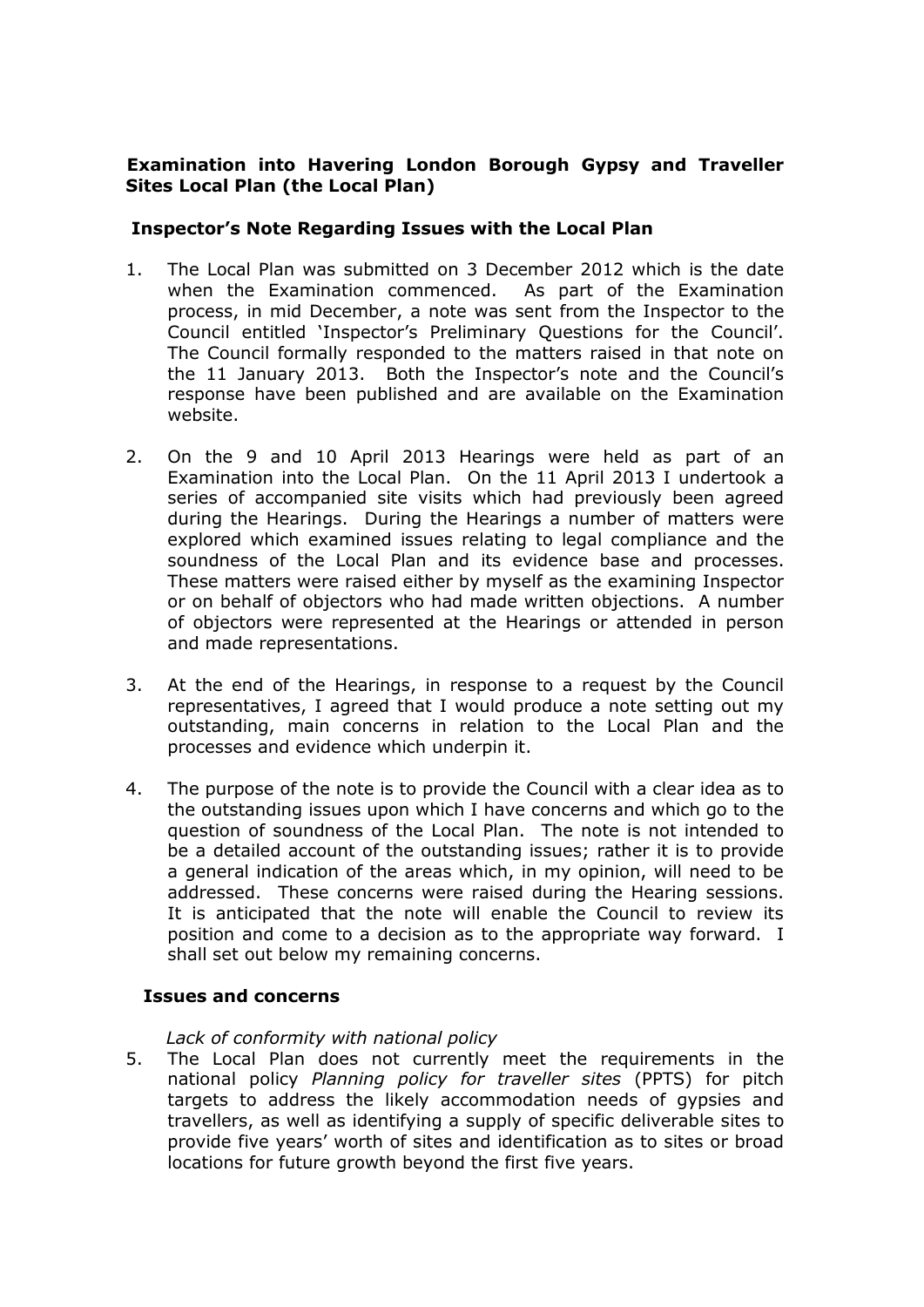- 6. The Local Plan does not currently identify pitch targets and does not address future growth requirements and it will need to do so if it is to progress further. The Council has completed a 'refresh' of its earlier Gypsy and Traveller Accommodation Assessment. This exercise has resulted in the identification of an immediate unmet need of some 61 pitches together with a future growth projection of a further 40 households being formed in the plan period. These figures should be reflected in any pitch targets.
- 7. Requirements in the Local Plan expressly providing that planning permission will not be granted to future sites in the Green Belt, over and above the 61 pitches allocated, are at variance with national policy in PPTS and in the National Planning Policy Framework. Similarly, restrictions on any increase in pitch numbers in the Green Belt (over and above the allocation of 61 pitches) save for limited expansion to existing sites is also not justified. The provision in policy GTS2 providing that up to December 2015 planning permission will only be granted to gypsies and travellers in the Borough as at June 2011 is arbitrary and contrary to national policy. These matters should be revisited.

# *Issues and Options/Allocations*

- 8. I have concerns relating to the deliverability of the plan objectives and its flexibility in terms of meeting changing circumstances. In terms of deliverability, the number of pitch allocations made is the same as the number of pitches required to meet current unmet need. If any of the allocated pitches are not delivered then there will remain an unmet need. There are real concerns in relation to the deliverability of the site at Mariecot Bungalow and the ability of other existing sites to meet the accommodation needs of families who would be relocated from existing sites which are not proposed to be allocated. The plan does not contain any flexible arrangements in the event that the allocated sites do not come forward.
- 9. In addition, the Local Plan makes no allocations for provision to meet any element of the future projected growth. Most importantly the plan is effectively silent in terms of how the future growth is to be met. This is a serious omission which will need to be addressed.
- 10. Other concerns relate to the basis on which sites were allocated. Whilst the proposed methodology appears to be reasonable, the application of the methodology is not entirely clear. In other words the assessments which have been made which have led to judgments on which sites should be allocated are not clearly explained. Examples include some assessments in which there is no evidence that the fallback position has been taken into account when looking at the potential effect of a gypsy site. In other assessments there is little evidence to suggest that the Council has looked at the harm which would be caused to specific objectives of special designations and in others some larger sites have been discounted without consideration given to reducing the site size. There is a lack of information about